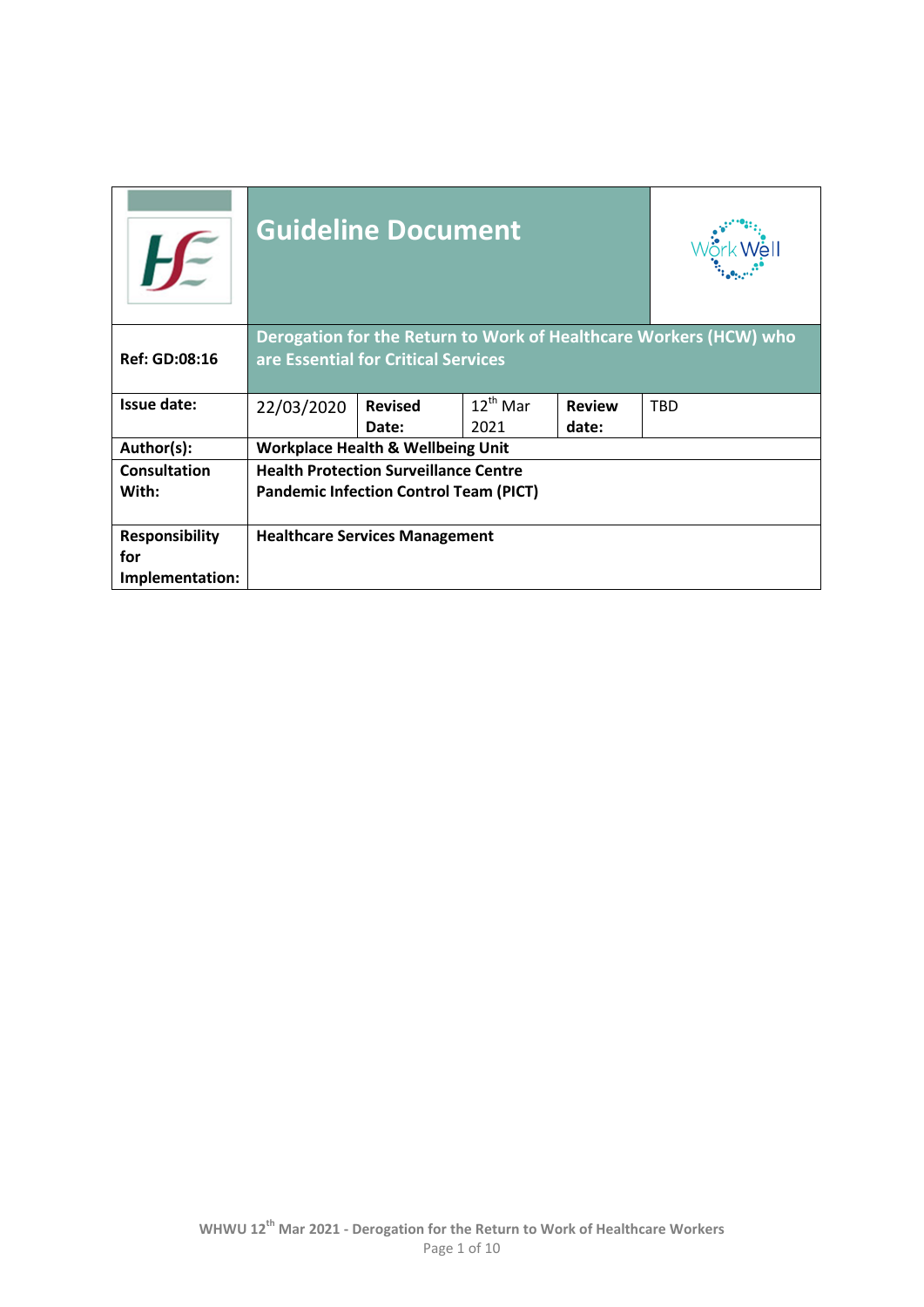| <b>Updates in version 16:</b> |                                                                             |
|-------------------------------|-----------------------------------------------------------------------------|
| Introduction                  | Specified derogation cannot be applied to HCWs who are self-isolating       |
| Appendix 1                    | following travel from a country with a COVID-19 'Variant of Concern' or     |
|                               | who has been identified as confirmed Close Contacts with suspected or       |
|                               | confirmed cases with a 'Variant of Concern'                                 |
| $\mathcal{P}$                 | Changed testing to day 0 from day 5                                         |
| 3                             | Changed terminology from 'SARS-CoV-2 variants with multiple spike           |
| Appendix 3                    | protein mutations' to COVID-19 'Variants of Concern'                        |
| Appendix 1                    | Updated advice for HCW re exiting restricted movement with confirmed        |
|                               | Day 10 test 'not detected.                                                  |
|                               | 1 – updated 'advice for HCW' for HCWs with 'Variant of concern'             |
|                               | 6 - Added new line for 'variants of concern'                                |
| Appendix 2                    | Added to checklist: HCWs Close Contacts with suspected or confirmed         |
|                               | cases with a 'variant of concern' must self isolate and cannot be derogated |

### **Table of Contents**

| 2. |                                                                                         |  |
|----|-----------------------------------------------------------------------------------------|--|
| 3. |                                                                                         |  |
| 4. |                                                                                         |  |
| 5. |                                                                                         |  |
| 6. |                                                                                         |  |
| 7. |                                                                                         |  |
| 8. | Appendix 3 - Derogation Checklist for HCW Entering Island of Ireland - Senior Manager 9 |  |
| 9. |                                                                                         |  |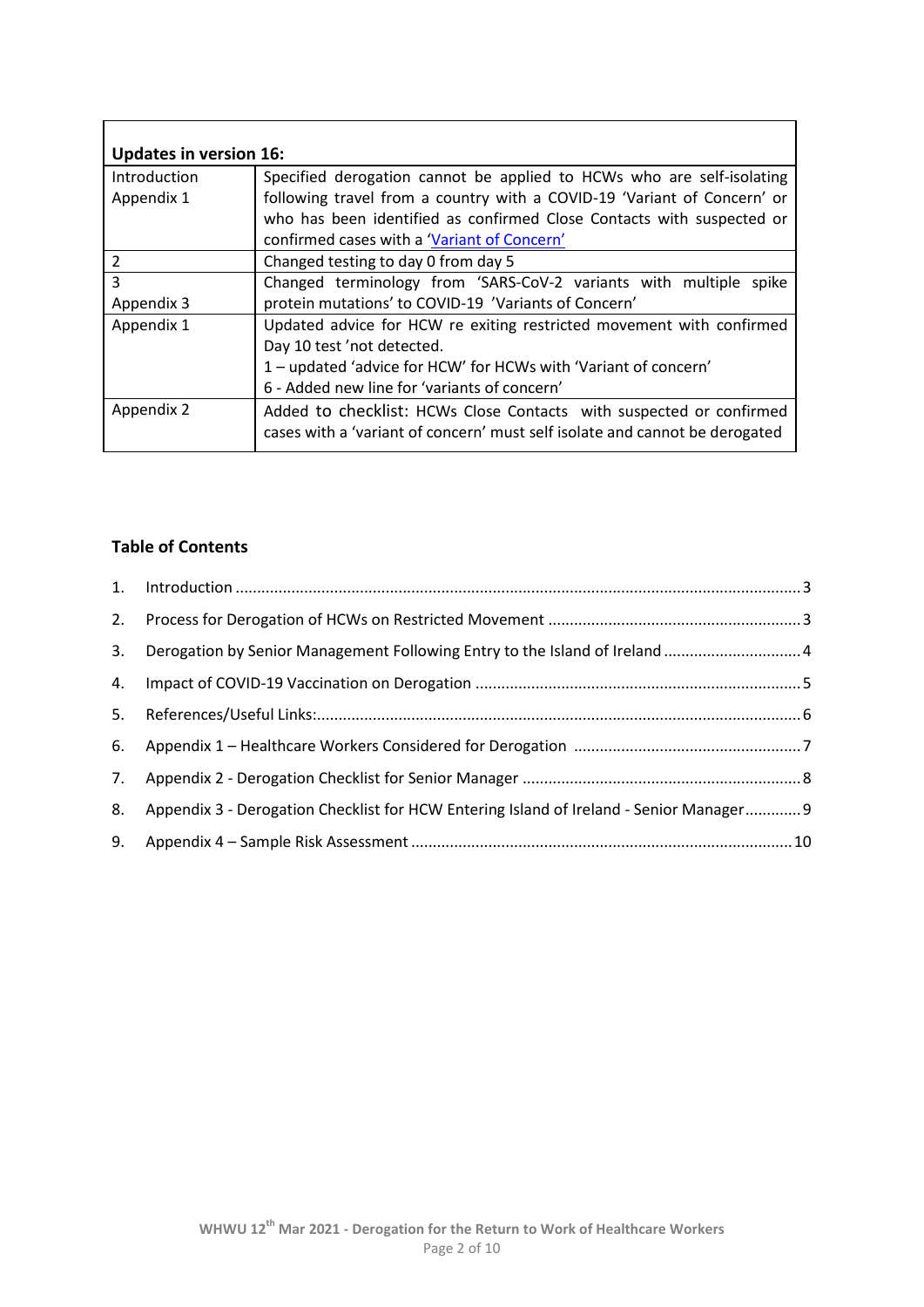#### <span id="page-2-0"></span>**1. Introduction**

This document refers to HCWs who are restricting their movements due to, for example, close contact with a COVID-19 case and who have been identified as essential to critical service needs. It also refers to 'essential' HCWs entering the Island of Ireland. Derogation cannot be applied to HCWs who are self-isolating following travel from a country with a COVID-19 'Variant of Concern' or who has been identified as confirmed Close Contacts with suspected or confirmed cases with a 'Variant of C[oncern'](https://www.hpsc.ie/a-z/respiratory/coronavirus/novelcoronavirus/sars-cov-2variantsofconcern/).

Many areas are experiencing a shortage of HCWs as a result of COVID-19 and the requirement for HCW to restrict movements. This measure is in place to mitigate the risks in the direct provision of services for patient in critical areas within services while also ensuring on-going staff safety.

Given the on-going risk of infection, it is appropriate that senior management are the decision makers regarding the need to derogate a HCW, following risk assessment.

Specifically for HCW's who are close contacts of **Household cases,** derogation must only be used in **exceptional circumstances** given the inherent risks. This decision to derogate must be escalated to the Office of the National Director of Acute Operations or the Office of the National Director of Community Operations for final approval.

#### <span id="page-2-1"></span>**2. Process for Derogation of HCWs on Restricted Movement**

- 2.1. The Healthcare Workers (HCWs) who may receive a derogation to return to work on monitoring are outlined in Appendix 1.
- 2.2. Senior managers should ensure the following process as per checklists Appendices 2 & 3.
	- A detailed local risk assessment is to be undertaken in relation to the risk to patient safety due to absences of essential HCWs. This process should include an assessment of available personnel who can be redeployed within the service.
	- All efforts have been made to recruit alternative HCWs with the necessary skills.
- 2.3. If, despite these actions, an area cannot be staffed safely or a critical skill set to provide critical/essential services is unavailable, then derogation from senior management may be given to HCW from the identified critical services to return to the workplace and Occupational Health will be notified.
- 2.4. For workplace close contact HCWs, consideration must be given to the fact that, if unprotected close contact involved aerosol generating procedures, then the HCW would have a higher risk of exposure to COVID-19. HCWs whose contact did not involve AGPs should be returned first where possible.
- 2.5. For workplace close contact HCWs the senior manager needs to carry out a risk assessment, to identify the level of risk, which may be higher due to AGP exposure or other high risk exposures, such as multiple exposures in a cluster. The control measures to manage this risk should be outlined for all relevant HCWs and local risk identification and relevant control measures must be considered. See Appendix 4–Risk Assessment with possible control measures.
- 2.6. HCWs **may only** be derogated if they are a close contact of a suspected or confirmed case in their home (household contacts) **in very exceptional circumstances** and only where staffing levels are severely impacted. Approval from these derogations must be received from the Office of the National Director of Acute Operations or the Office of the National Director of Community Operations as appropriate and the name of the approver recorded on the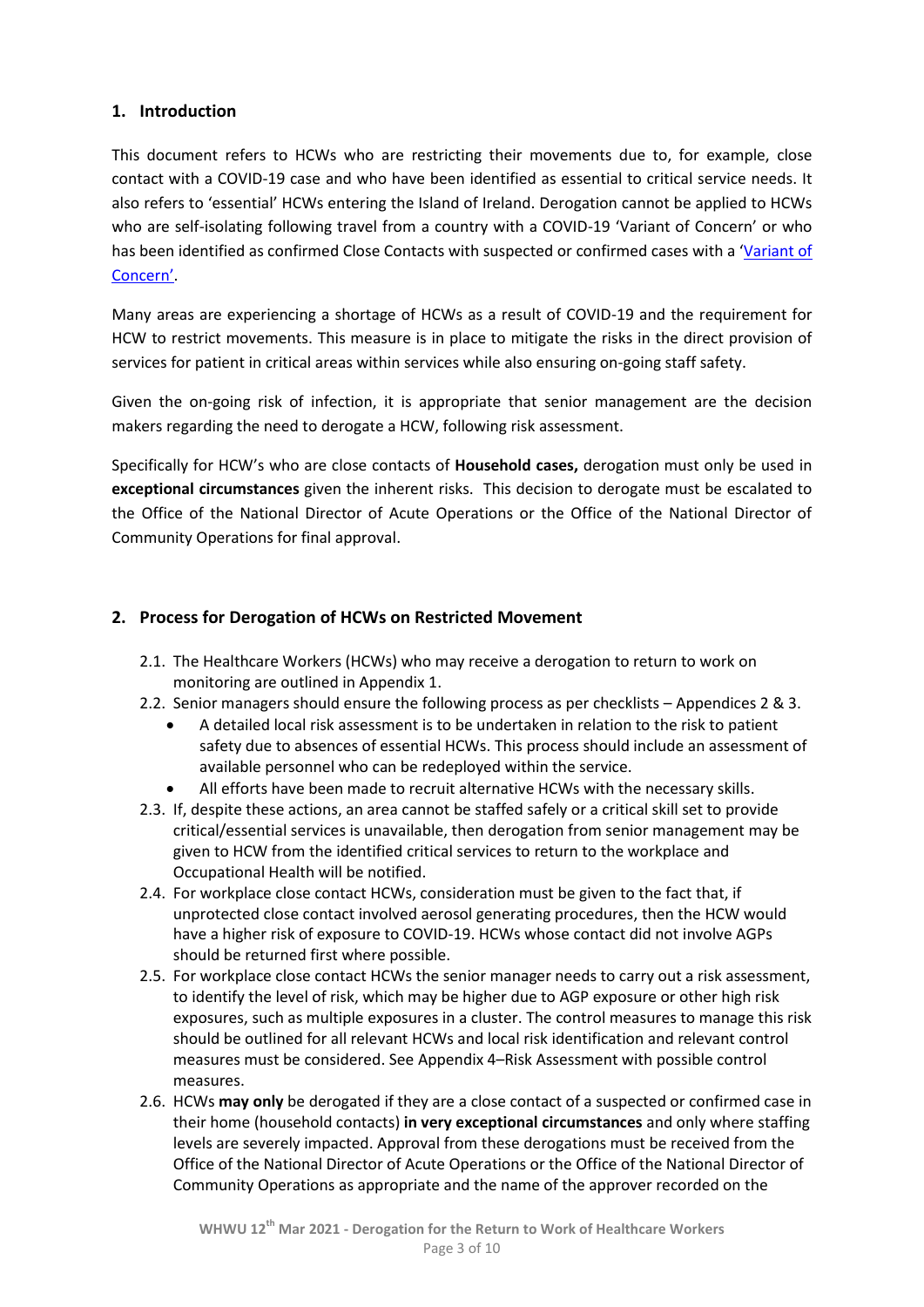'Derogation Checklist for Senior Manager' – Appendix 2. Household contacts are defined in the 'National Interim Guidelines for Public Health management of contacts of cases of COVID-19' as people 'living or sleeping in the same home, individuals in shared accommodation sharing kitchen or bathroom facilities and sexual partners'.

- 2.7. All derogated HCWs must have a negative test immediately prior to returning to the workplace. For example, if immediate return is required, then Day 0 testing must be carried out. For close contacts who are derogated, testing will also be carried out on Day 0 and Day 10 as per national guidance. The derogation is no longer required following confirmation of a negative day 10 PCR test.
- 2.8. In the event a derogation is made, the HCW will be actively monitored twice daily by their line manager/designate (to include temperature check, which must be < 37.5°c), once prior to starting their shift and at one point during their shift.
- 2.9. Occupational Health must be informed of HCWs requiring active monitoring only. Daily active monitoring will also be carried out by Occupational Health for these HCWs, usually via daily text message system.
- 2.10. HCWs who had symptoms, but did not fit the criteria of a suspect case, were not tested and are now at least 48 hours symptom free, may return to work without derogation. These HCWs can return to work on while self-monitoring for symptoms. The manager must advise them of this requirement prior to their return. There is no requirement to inform Occupational Health.
- 2.11. Derogated HCWs requiring 'Active Monitoring' must be issued with leaflets for 'Essential Healthcare Worker on Active Monitoring' available at [https://www.hse.ie/eng/staff/workplace-health-and-wellbeing-unit/covid-19-guidance/.](https://www.hse.ie/eng/staff/workplace-health-and-wellbeing-unit/covid-19-guidance/) All HCWs will be under strict instructions from their manager to self-isolate and follow OH guidance for testing should they become symptomatic.
- 2.12. If asymptomatic HCWs are tested and the results are 'indeterminate', the HCW can remain at work, if continues to be asymptomatic, but urgent retest may be arranged if appropriate. This decision lies with the clinician who ordered the test. If a retest is clinically required then twice daily active monitoring by the HCWs manager is required. This does not require derogation or risk assessment.

## <span id="page-3-0"></span>**3. Derogation by Senior Management Following Entry to the Island of Ireland**

- 3.1. All HCWs must adhere to Government guidelines on restricted movement, self-isolation and testing following travel - [https://www.gov.ie/en/publication/b4020-travelling-to-ireland](https://www.gov.ie/en/publication/b4020-travelling-to-ireland-during-the-covid-19-pandemic/)[during-the-covid-19-pandemic/](https://www.gov.ie/en/publication/b4020-travelling-to-ireland-during-the-covid-19-pandemic/)
- 3.2. Specific advice regarding self-isolation and restricted movement post travel from countries with COVID-19 'Variants of Concern' must be adhered to. Currently, these are South Africa, Brazil and category 2 countries. See https://www.hpsc.ie/az/respiratory/coronavirus/novelcoronavirus/sars-cov-2variantsofconcern/ for details.
- 3.3. HCWs who are required to restrict movement or self-isolate following travel cannot return to the workplace.
- **3.4.** Restricted movement will not be required, for HCWs travelling from 'Green List Countries'. These HCWs do not require derogation to work. Information on Green List Countries is available at [https://www.ecdc.europa.eu/en/covid-19/situation-updates/weekly-maps](https://www.ecdc.europa.eu/en/covid-19/situation-updates/weekly-maps-coordinated-restriction-free-movement)[coordinated-restriction-free-movement](https://www.ecdc.europa.eu/en/covid-19/situation-updates/weekly-maps-coordinated-restriction-free-movement)
- **3.5.** However if these HCWs have worked in healthcare within 14 days prior to entering the island of Ireland, they must complete the 'Covid 19 Testing Protocol for HCWs Moving to a Different Service' - [https://www.hse.ie/eng/staff/workplace-health-and-wellbeing](https://www.hse.ie/eng/staff/workplace-health-and-wellbeing-unit/covid-19-guidance/)[unit/covid-19-guidance/](https://www.hse.ie/eng/staff/workplace-health-and-wellbeing-unit/covid-19-guidance/)
- **3.6.** HSE HCWs travelling from all other countries **MUST remain out of the workplace for 14 days.** These HCWs should otherwise adhere to government guidelines for restricted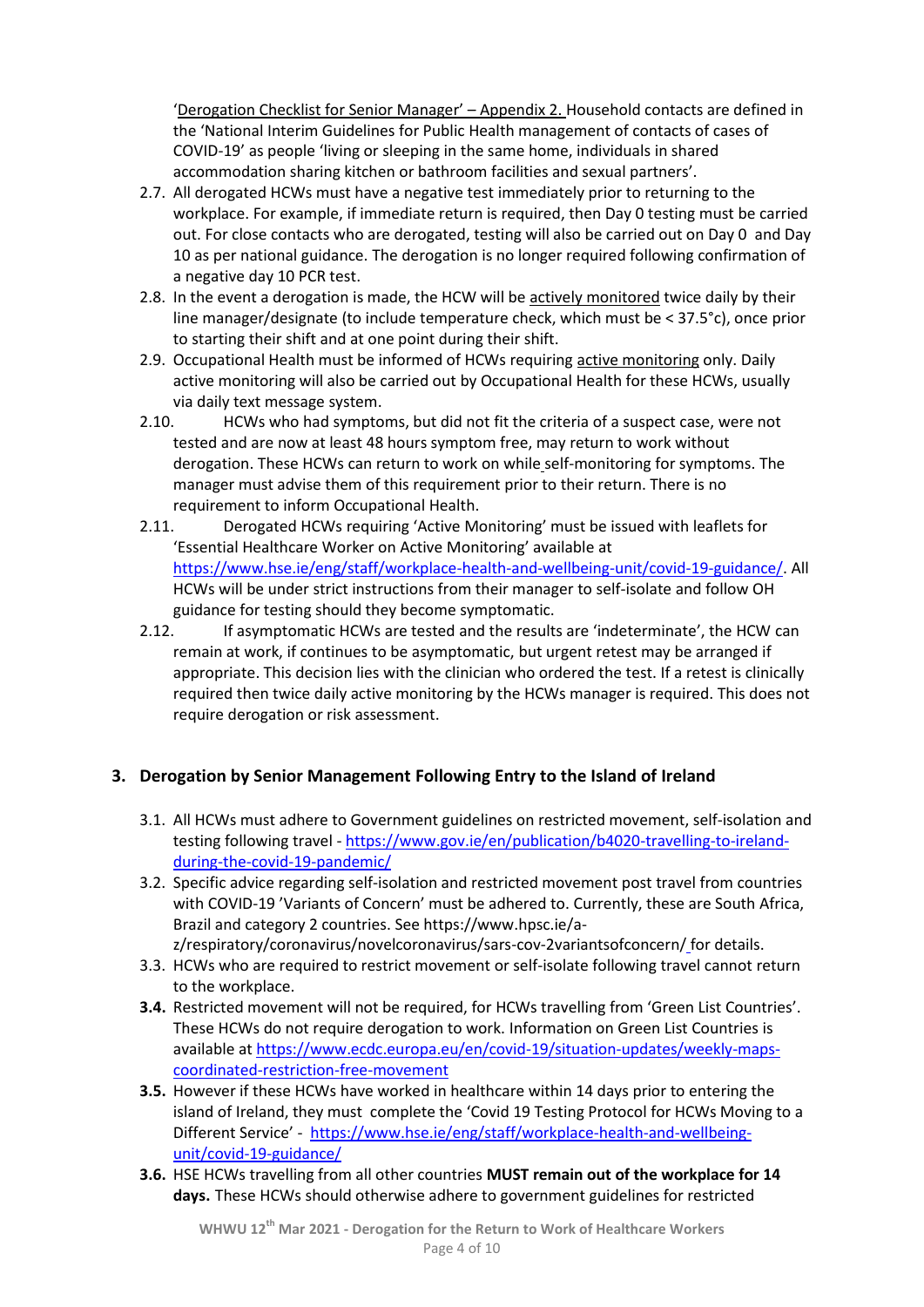movement or self isolation following travel specific to that country – See [https://www.gov.ie/en/publication/b4020-travelling-to-ireland-during-the-covid-19](https://www.gov.ie/en/publication/b4020-travelling-to-ireland-during-the-covid-19-pandemic/) [pandemic/](https://www.gov.ie/en/publication/b4020-travelling-to-ireland-during-the-covid-19-pandemic/)

- 3.7. If a HCW has travelled to a non-green-list country for 'imperative family or business reasons' (as per https://www.gov.ie/en/publication/8318d-eu-council-recommendationand-travel-for-an-essential-purpose/), they must adhere to Government guidelines re restricted movement, self isolation and testing.
- 3.8. If a HCW, who is required to restrict movement, travels to Ireland for essential work and this expertise is not available locally, Senior Management may derogate this worker to work within the service, with twice daily active monitoring by the line manager, for the duration of the period of restricted movement.
- 3.9. This derogation can be applied to
	- New-entry HCW coming from outside the island of Ireland with specialist expertise that is critical to services
	- Visiting HCW providing a specific essential service.
	- Existing HCW who travelled to provide an essential service outside the island of Ireland and is critical to services
- 3.10. Those travelling from countries with additional restrictions, due to COVID-19 'Variants of Concern', and who are required to **self-isolate** on entry to the country **cannot** be derogated during the period of self isolation.
- 3.11. Where derogation is allowed the Senior Manager must complete the 'Derogation Checklist for HCW Entering the Island of Ireland' – see Appendix 3.
- 3.12. Occupational Health must be informed by the line manager. Daily active monitoring will also be carried out by Occupational Health for these HCWs, usually via daily text message system.
- 3.13. The HCW will need to follow public health advice regarding restricted movement when not conducting their work.

## <span id="page-4-0"></span>**4. Impact of COVID-19 Vaccination on Derogation**

- 4.1. There is evidence that the COVID-19 vaccines are efficacious in preventing symptomatic infection but there is an absence of clear evidence regarding onward transmission.
- 4.2. Healthcare workers who are close contacts and have completed the full COVID-19 vaccination course and the vaccine-specific time period to achieve full immunity (as per the licensed indications) can be considered for derogation from restricted movements, in preference over other HCWs.
- 4.3. Currently, this is limited to those vaccinated within the two months from when vaccine immunity is reached, given the current maximum follow-up data for the licensed vaccines.
- 4.4. Eligibility for derogation may still only be considered for healthcare workers who have been identified as essential to maintaining critical services and following a risk-based assessment by senior management.
- 4.5. The process of testing and active monitoring is unchanged as per section 2.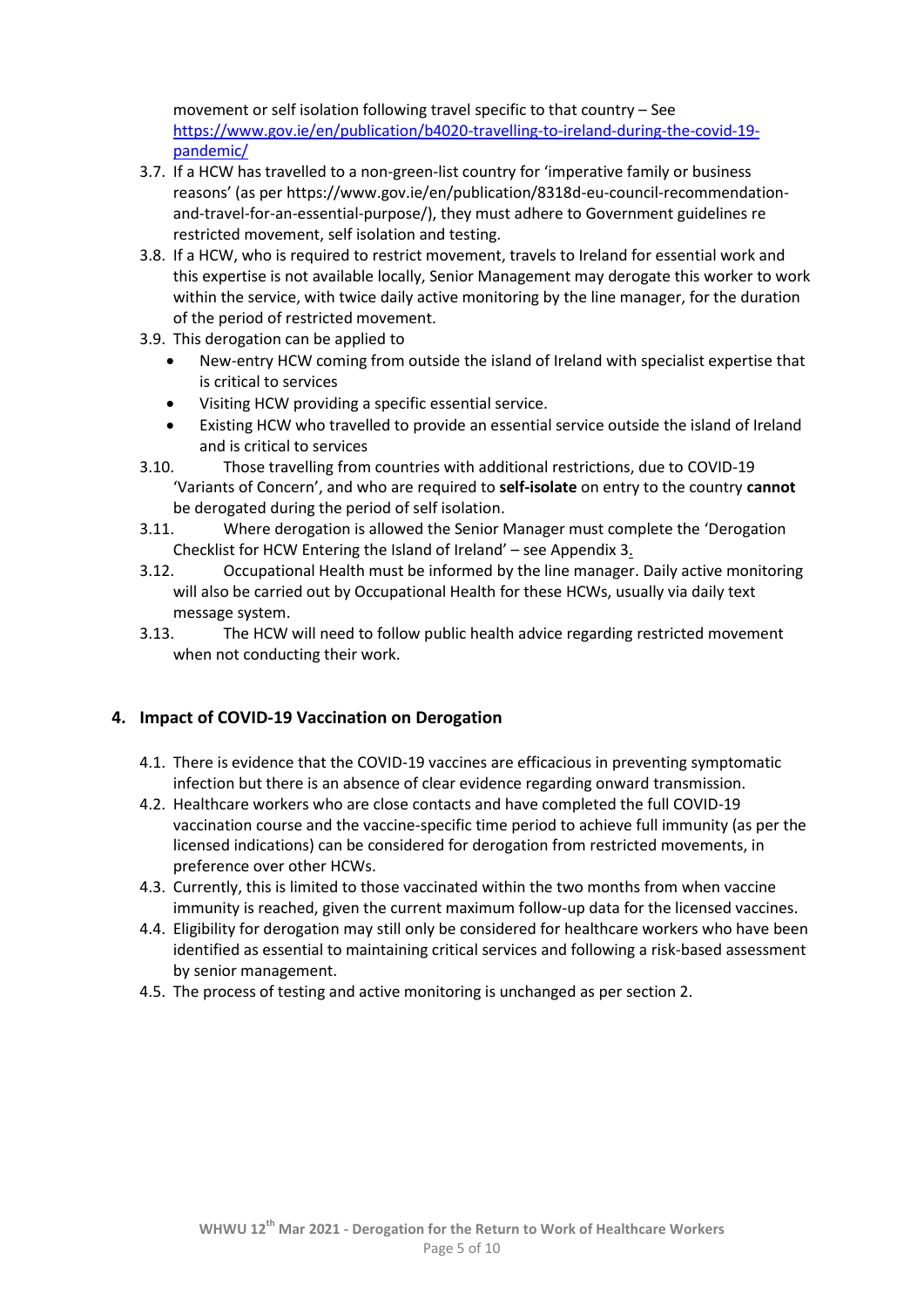### <span id="page-5-0"></span>**5. References/Useful Links:**

Health Services Executive (2020). *Risk Assessment of Healthcare Workers with Potential Workplace Exposure to Covid-19 Case.* Available at: [https://www.hse.ie/eng/staff/workplace-health-and](https://www.hse.ie/eng/staff/workplace-health-and-wellbeing-unit/covid-19-guidance/)[wellbeing-unit/covid-19-guidance/](https://www.hse.ie/eng/staff/workplace-health-and-wellbeing-unit/covid-19-guidance/) Last accessed 20th Nov 2020.

Health Services Executive. (2020). *Leaflets for Essential HCWs Returning to Work on Active/Passive Monitoring.* Available at: [https://www.hse.ie/eng/staff/workplace-health-and-wellbeing-unit/covid-](https://www.hse.ie/eng/staff/workplace-health-and-wellbeing-unit/covid-19-guidance/)[19-guidance/](https://www.hse.ie/eng/staff/workplace-health-and-wellbeing-unit/covid-19-guidance/) Last accessed 11 Jan 2021.

*COVID-19 Testing Protocol for Healthcare Workers Moving to a Different Service*. Available: [https://www.hse.ie/eng/staff/workplace-health-andwellbeing-unit/covid-19-guidance/.](https://www.hse.ie/eng/staff/workplace-health-andwellbeing-unit/covid-19-guidance/) Last accessed 20th Nov 2020.

Health Protection Surveillance Centre. (2020). *Current recommendations for the use of Personal Protective Equipment (PPE) in the management of suspected or confirmed COVID-19.* Available: [https://www.hpsc.ie/a-](https://www.hpsc.ie/a-z/respiratory/coronavirus/novelcoronavirus/guidance/infectionpreventionandcontrolguidance/ppe/)

[z/respiratory/coronavirus/novelcoronavirus/guidance/infectionpreventionandcontrolguidance/ppe/.](https://www.hpsc.ie/a-z/respiratory/coronavirus/novelcoronavirus/guidance/infectionpreventionandcontrolguidance/ppe/) Last accessed 11<sup>th</sup> Jan 2021.

Health Protection Surveillance Centre. (2020). *Aerosol Generating Procedures*. Available at [https://www.hpsc.ie/a-](https://www.hpsc.ie/a-z/respiratory/coronavirus/novelcoronavirus/guidance/infectionpreventionandcontrolguidance/aerosolgeneratingprocedures/)

[z/respiratory/coronavirus/novelcoronavirus/guidance/infectionpreventionandcontrolguidance/aero](https://www.hpsc.ie/a-z/respiratory/coronavirus/novelcoronavirus/guidance/infectionpreventionandcontrolguidance/aerosolgeneratingprocedures/) [solgeneratingprocedures/.](https://www.hpsc.ie/a-z/respiratory/coronavirus/novelcoronavirus/guidance/infectionpreventionandcontrolguidance/aerosolgeneratingprocedures/) Last accessed 18th Nov 2020.

Health Services Executive. (2020). *Telephone Assessment, Testing Pathway and Return to Work of Symptomatic Healthcare Workers.* Available at:

[https://www.hse.ie/eng/staff/workplace-health-and-wellbeing-unit/covid-19-guidance/.](https://www.hse.ie/eng/staff/workplace-health-and-wellbeing-unit/covid-19-guidance/) Last accessed 18th Jan 2021.

Government of Ireland. (2020). *COVID-19 Travel Advice.* Available at: [https://www.gov.ie/en/campaigns/75d92-covid-19-travel-advice/.](https://www.gov.ie/en/campaigns/75d92-covid-19-travel-advice/) Last accessed 18<sup>th</sup> Jan 2021.

Government of Ireland. (2020). *EU Council Recommendation and travel for an Essential Purpose.*  Available at[: https://www.gov.ie/en/publication/8318d-eu-council-recommendation-and-travel-for](https://www.gov.ie/en/publication/8318d-eu-council-recommendation-and-travel-for-an-essential-purpose/)[an-essential-purpose/.](https://www.gov.ie/en/publication/8318d-eu-council-recommendation-and-travel-for-an-essential-purpose/) Last accessed 18<sup>th</sup> Jan 2021.

Health Information & Quality Authority. (2021). *Advice to the National Public Health Emergency Team: Derogation of healthcare workers, who are deemed close contacts, from restricted movements following COVID-19 vaccination.* Available[: https://www.hiqa.ie/reports-and](https://www.hiqa.ie/reports-and-publications/health-technology-assessment/derogation-vaccinated-healthcare-workers)[publications/health-technology-assessment/derogation-vaccinated-healthcare-workers.](https://www.hiqa.ie/reports-and-publications/health-technology-assessment/derogation-vaccinated-healthcare-workers) Last accessed 27th Jan 2021.

Health Protection Surveillance Centre. (2021). *SARS-CoV-2 Variants of Concern.* Available: [https://www.hpsc.ie/a-z/respiratory/coronavirus/novelcoronavirus/sars-cov-2variantsofconcern/.](https://www.hpsc.ie/a-z/respiratory/coronavirus/novelcoronavirus/sars-cov-2variantsofconcern/) Last accessed 10th Mar 2021.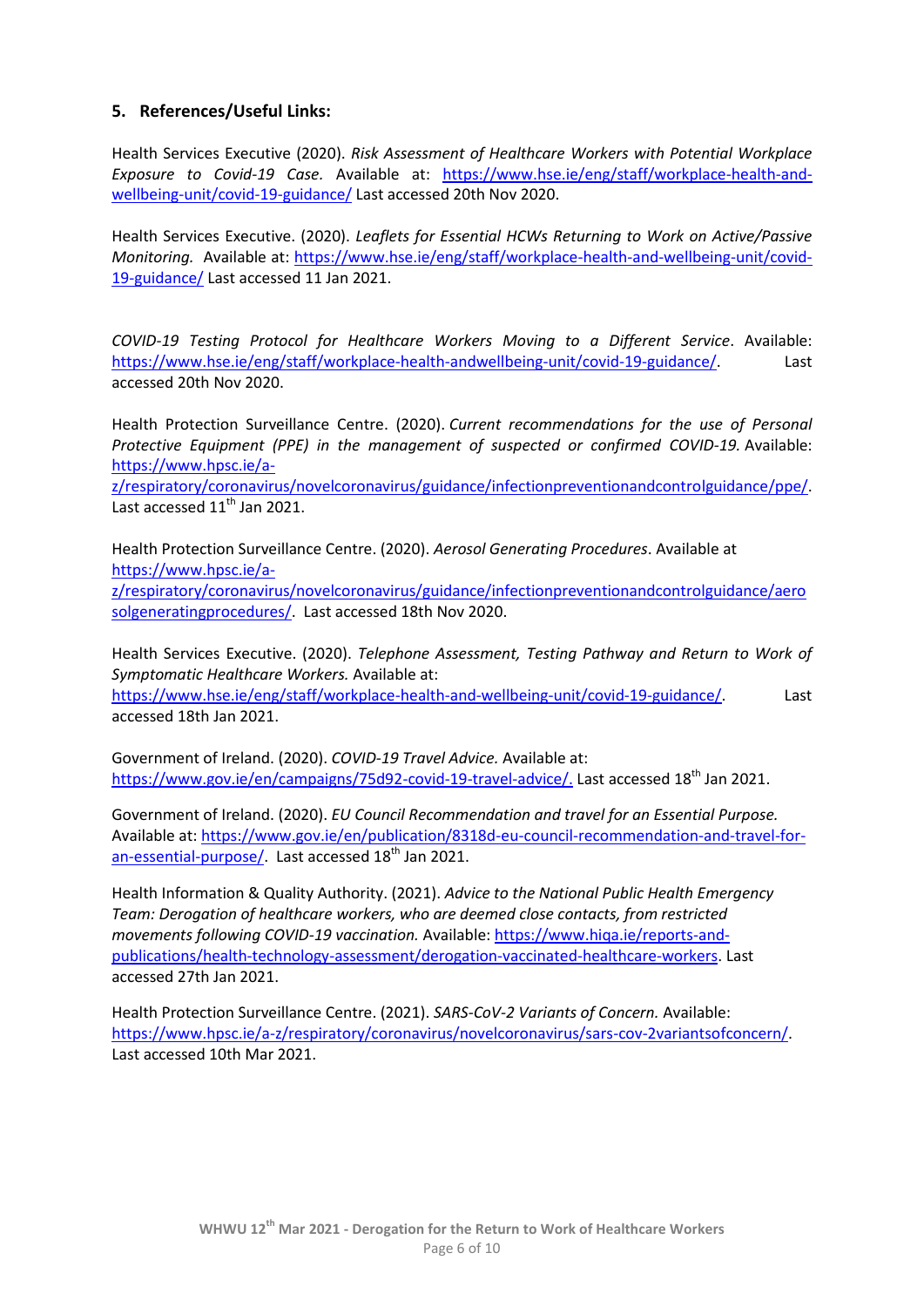**6. Appendix 1 – Healthcare Workers Considered for Derogation (Does not apply to applied to HCWs who are self-isolating due to travel from Brazil, South Africa or category 2 countries or Close Contacts with suspected or confirmed cases with a 'variant of concern'.** 

<span id="page-6-0"></span>

| <b>Type</b>    | <b>Status</b>                                                                                                                                                                        | <b>Advice for HCW</b>                                                                                                                                                                                                                                                                                                                                                                                                         | <b>Derogation from Senior</b><br>Mgt as 'Essential' HCW                                              | <b>Monitoring required</b><br>following derogation*                                    |
|----------------|--------------------------------------------------------------------------------------------------------------------------------------------------------------------------------------|-------------------------------------------------------------------------------------------------------------------------------------------------------------------------------------------------------------------------------------------------------------------------------------------------------------------------------------------------------------------------------------------------------------------------------|------------------------------------------------------------------------------------------------------|----------------------------------------------------------------------------------------|
| $\mathbf{1}$ . | Symptomatic or Asymptomatic HCWS<br>with a Positive COVID 19 Test Result.                                                                                                            | Must self-isolate 10 days from the onset of their symptoms<br>or the date of test (14 days if a 'Variant of Concern' VOC).<br>If asymptomatic at time of test and symptoms develop<br>during 10 days self-isolation, they must self-isolate for 10<br>days from the date symptoms began.<br>May RTW after 10 days self-isolation AND<br>Must be without fever for 5 days before RTW AND<br>Must be medically well before RTW. | Not an option.                                                                                       | Not applicable.                                                                        |
| 2.             | Symptomatic HCWS with a Negative<br>COVID 19 Test Result who:<br>• Are not returning from overseas<br>• Are not close contacts of a confirmed<br>case (household, community or work) | May RTW once asymptomatic for > 48 hours.                                                                                                                                                                                                                                                                                                                                                                                     | Not required or indicated                                                                            | Not Required.                                                                          |
| 3.             | Symptomatic HCWS who do not fit the<br>COVID 19 criteria for testing.                                                                                                                | HCW may RTW once asymptomatic for > 48 hours                                                                                                                                                                                                                                                                                                                                                                                  | Not required                                                                                         | Self-monitor for symptoms.<br>The HCW will self- isolate if<br>symptoms develop.       |
| 4.             | Asymptomatic HCWs who are Close<br>Contacts of a Confirmed COVID 19 Case -<br>healthcare or community, but NOT<br>household                                                          | Must Restrict Movement until confirmed Day 10 test 'not<br>detected.                                                                                                                                                                                                                                                                                                                                                          | With derogation as an<br><b>Essential HCW from</b><br>management, the HCW<br>may RTW if asymptomatic | Active monitoring twice daily<br>by manager and daily by<br><b>Occupational Health</b> |
| 5.             | (a) Household contacts - positive Covid 19<br>test result<br>(b) Symptomatic household contacts -<br>awaiting test/results                                                           | (a) Must Restrict Movement until day 10 test confirmed<br>'not detected'.<br>(b) Must restrict movement until household contact swab<br>result indicates 'not detected' result                                                                                                                                                                                                                                                | With derogation as an<br><b>Essential HCW from</b><br>management, the HCW<br>may RTW if asymptomatic | Active monitoring twice daily<br>by manager and daily by<br>Occupational Health        |
| 6.             | Close contacts - 'Variant of Concern' case<br>Travel from VOC Category 2 country                                                                                                     | Self isolate for 14 days                                                                                                                                                                                                                                                                                                                                                                                                      | Not an option.                                                                                       | Not applicable.                                                                        |
| 7.             | HCWs with symptomatic household<br>contacts who don't fit criteria for testing<br>or have tested negative.                                                                           | May continue at work if asymptomatic                                                                                                                                                                                                                                                                                                                                                                                          | Not required                                                                                         | Not required                                                                           |
| 8.             | Asymptomatic HCW with indeterminate<br>results                                                                                                                                       | Clinical decision to retest. If retest, may work while results<br>awaited                                                                                                                                                                                                                                                                                                                                                     | No derogation required                                                                               | Active monitoring twice daily<br>by manager                                            |
| 9.             | Travelling from overseas to provide an<br>'Essential Service'                                                                                                                        | Must remain out of the workplace for 14 days, unless from<br>'Green List Country'.                                                                                                                                                                                                                                                                                                                                            | Derogation by Senior<br>Management if not self-<br>isolating                                         | Active monitoring twice daily<br>by manager and daily by Occ<br>Health                 |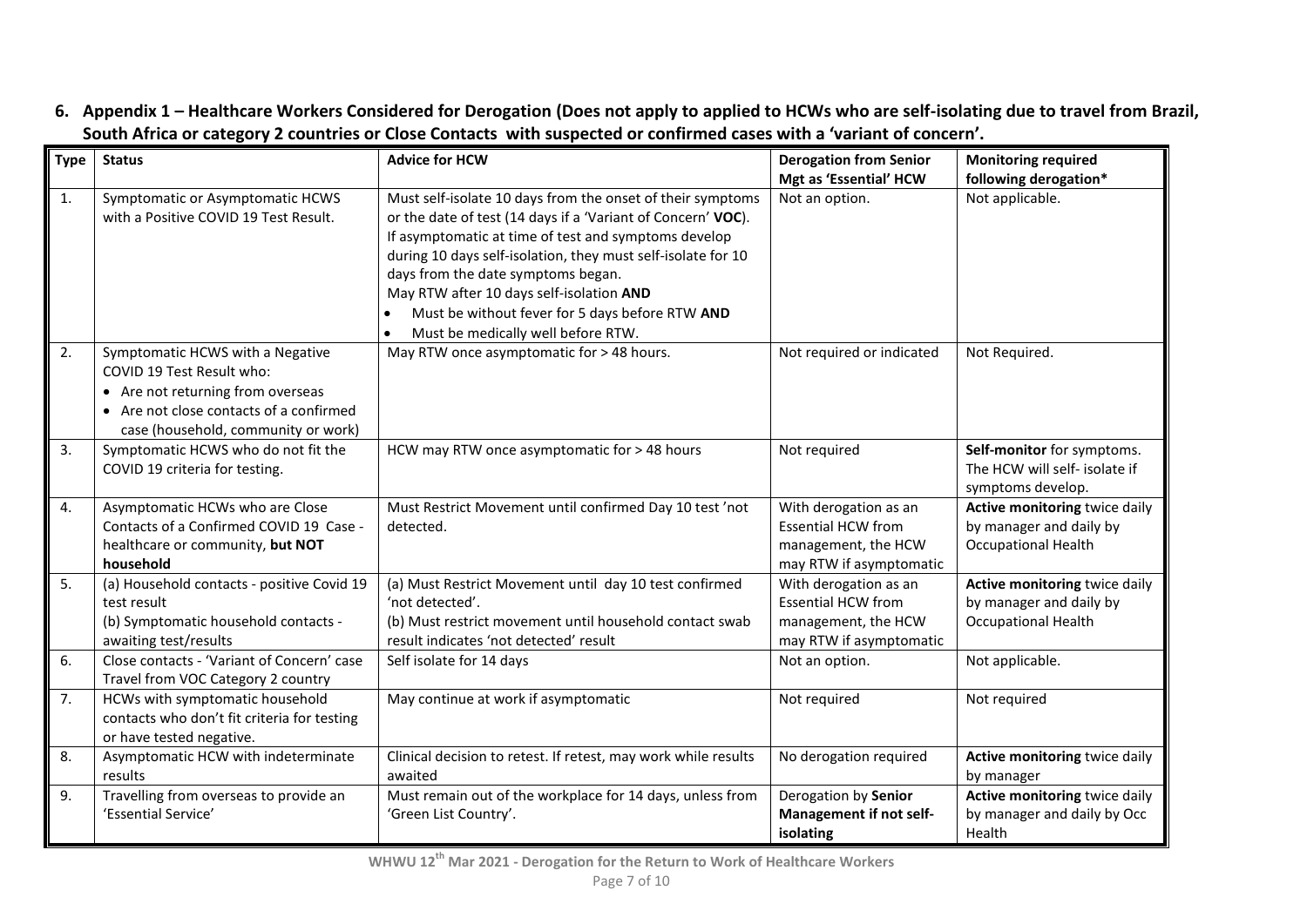<span id="page-7-0"></span>

|  |  |  | 7. Appendix 2 - Derogation Checklist for Senior Manager |  |  |
|--|--|--|---------------------------------------------------------|--|--|
|--|--|--|---------------------------------------------------------|--|--|

| Senior Manager Name: ________________________                                                                                                                                                                                                                                |                                            |                          |
|------------------------------------------------------------------------------------------------------------------------------------------------------------------------------------------------------------------------------------------------------------------------------|--------------------------------------------|--------------------------|
|                                                                                                                                                                                                                                                                              |                                            |                          |
| Employee Name: ___________________                                                                                                                                                                                                                                           | Job Title: _______________________________ |                          |
| Date of Birth: ____________ Employee No: _____________________ Mobile No: _________________________                                                                                                                                                                          |                                            |                          |
| <b>Date Commence Restricted Movement:</b>                                                                                                                                                                                                                                    |                                            |                          |
| Reason for Restricted Movement (Type $3 - 5$ ):                                                                                                                                                                                                                              |                                            |                          |
|                                                                                                                                                                                                                                                                              |                                            |                          |
| Risk Assessment for the Derogation of a Healthcare Worker on Restricted<br><b>Movement to Return to work</b><br>HCWs who are Close Contacts with suspected or confirmed cases with a<br>'variant of concern' must self isolate and cannot be derogated                       |                                            |                          |
| Are there other available HCWs from non-essential services who may be redeployed for this                                                                                                                                                                                    |                                            | Yes $\Box$ No $\Box$     |
| role:                                                                                                                                                                                                                                                                        |                                            |                          |
| Can efforts be made to reduce capacity in non-essential services, allowing redeployment of<br>another HCW to this role:                                                                                                                                                      |                                            | Yes $\Box$ No $\Box$     |
| Have efforts have been made to recruit alternative HCWs with the necessary skills                                                                                                                                                                                            |                                            | Yes $\sqcap$ No $\sqcap$ |
| Is this HCW role critical to ensure essential services continue                                                                                                                                                                                                              |                                            | Yes $\Box$ No $\Box$     |
| Is this HCW a Healthcare related Close Contact:                                                                                                                                                                                                                              |                                            | Yes $\Box$ No $\Box$     |
| Was their contact during Aerosol Generating Procedures:<br>1.<br>Did they have contact with multiple index cases:<br>2.                                                                                                                                                      |                                            | Yes $\sqcap$ No $\sqcap$ |
| Yes to either 1 or 2 indicates an increased risk. Carry out further risk assessment for control<br>measures to manage this risk. If the HCW is a household close contact they MAY NOT be<br>derogated.                                                                       |                                            | Yes $\Box$ No $\Box$     |
| Can you manage twice daily active monitoring if required                                                                                                                                                                                                                     |                                            | Yes $\Box$ No $\Box$     |
| <b>Decision for the Derogation of the Healthcare Worker</b>                                                                                                                                                                                                                  |                                            |                          |
| Based on the risk assessment this HCW can return to work on a derogation: Yes $\Box$ No $\Box$                                                                                                                                                                               |                                            |                          |
| I will ensure that the appropriate monitoring is carried out in line with the Guidance for the<br>Derogation for the return to work of Healthcare Workers (HCW) who have been advised to restrict<br>their movements BUT are identified as essential for critical services'. |                                            |                          |

| <b>Senior Manager Signature:</b> | Date:                                                                                  |
|----------------------------------|----------------------------------------------------------------------------------------|
| <b>Period for Derogation:</b>    | tο                                                                                     |
|                                  | HCW is a Household Close Contact – Mandatory approval for derogation must be obtained: |

**Name from Director of Acute/Community Operations providing approval: \_\_\_\_\_\_\_\_\_\_\_\_\_\_\_\_\_\_\_**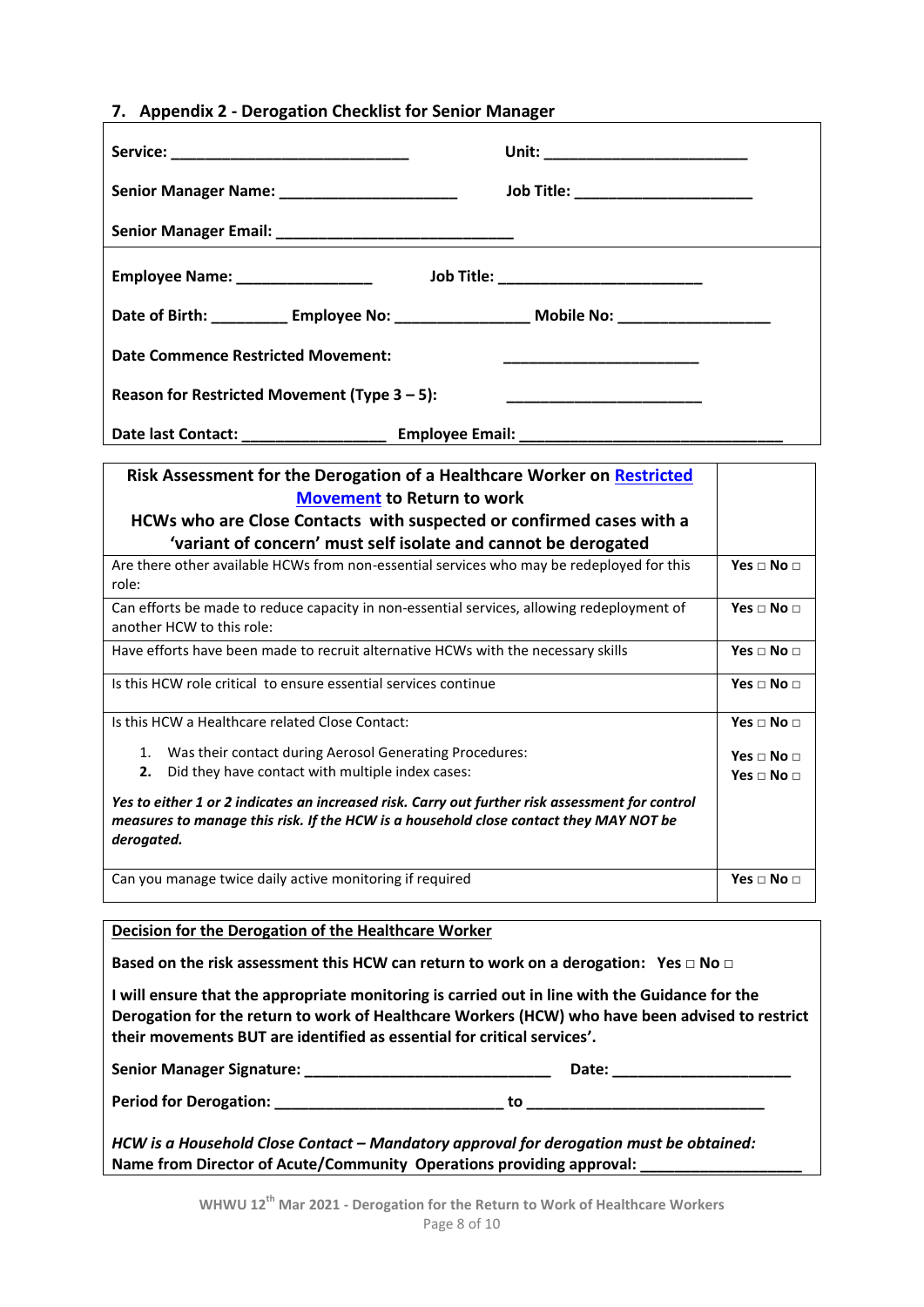#### <span id="page-8-0"></span>**8. Appendix 3 - Derogation Checklist for HCW Entering Island of Ireland - Senior Manager**

|                                                | Unit: ___________________________                                                                   |  |
|------------------------------------------------|-----------------------------------------------------------------------------------------------------|--|
| Senior Manager Name: _________________________ | Job Title: ______________________                                                                   |  |
|                                                |                                                                                                     |  |
|                                                |                                                                                                     |  |
| Employee Name: __________________              | Job Title: ____________________________                                                             |  |
|                                                | Date of Birth: ____________ Employee No: ______________________ Mobile No: ________________________ |  |
| <b>Date Entering Ireland:</b>                  | <u> 1989 - Johann John Stone, markin amerikan ba</u>                                                |  |
| Date Restricted Movement Ends________________  |                                                                                                     |  |

#### **Risk Assessment for the Derogation of a Healthcare Worker [Restricting Movement](https://www.gov.ie/en/publication/b4020-travelling-to-ireland-during-the-covid-19-pandemic/) Due to Travel into the Island of Ireland from a country not on the 'Green list'** *HCWs travelling from countries that require [self-isolation](https://www2.hse.ie/conditions/coronavirus/self-isolation/how-to-self-isolate.html) on arrival, due to COVID-19 variants of concern may NOT be considered for derogation*

| <u>Variants of concern may NOT be considered for derogation</u>             |                      |
|-----------------------------------------------------------------------------|----------------------|
| Are there other available HCWs from other services who may be redeployed    | Yes $\Box$ No $\Box$ |
| for this role for the duration of restricted movement:                      |                      |
| Can efforts be made to reduce capacity in non-essential services, allowing  | Yes $\Box$ No $\Box$ |
| redeployment of another HCW to this role for the duration of restricted     |                      |
| movement:                                                                   |                      |
| Has the HCW had known close contact with confirmed COVID-19 cases in the    | Yes $\Box$ No $\Box$ |
| 14 days prior to travel                                                     |                      |
| Is the HCW aware they must restrict movement outside of work hours until    | Yes $\Box$ No $\Box$ |
| 14 days post entry to Ireland or that they must self-isolate immediately at |                      |
| work if they develop COVID-19 symptoms                                      |                      |
|                                                                             |                      |
|                                                                             |                      |

#### **Decision for the Derogation of the Healthcare Worker**

#### **Based on the risk assessment this HCW can return to work on a derogation: Yes □ No □**

I will ensure that the appropriate monitoring is carried out in line with the Guidance for the Derogation for the return to work of Healthcare Workers (HCW) who have been advised to restrict movement BUT are identified as essential for critical services'.

I will provide the HCW with a Returning from Travel & New Entry Healthcare Worker Information leaflet prior to travel - Se[e https://www.hse.ie/eng/staff/workplace-health-and-wellbeing](https://www.hse.ie/eng/staff/workplace-health-and-wellbeing-unit/covid-19-guidance/)[unit/covid-19-guidance/](https://www.hse.ie/eng/staff/workplace-health-and-wellbeing-unit/covid-19-guidance/)

| Senior Manager Signature: | Date: |  |
|---------------------------|-------|--|
|                           |       |  |

**Period for Derogation: \_\_\_\_\_\_\_\_\_\_\_\_\_\_\_\_\_\_\_\_\_\_\_\_\_\_\_ to \_\_\_\_\_\_\_\_\_\_\_\_\_\_\_\_\_\_\_\_\_\_\_\_\_\_\_\_**